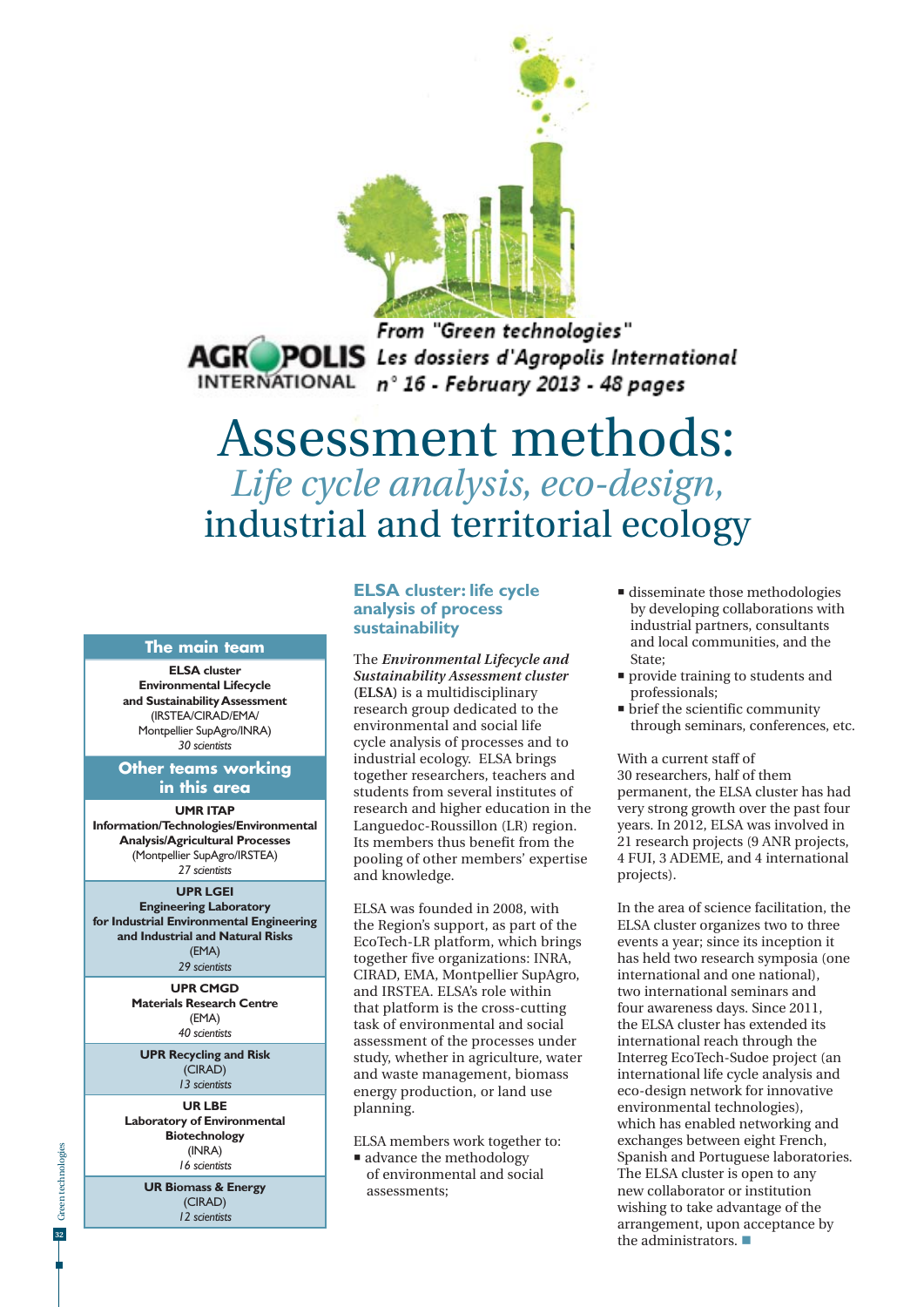

### **GIROVAR Project**  participatory modelling for the co-construction and evaluation of scenarios for integrated organic waste management

On Réunion island, the management of a number of growing organic waste dumps (sewage sludge, manure, green waste, food waste) poses serious problems, mainly because of siloing of the various industries, even while these organic materials could be of great service in agriculture. The project Integrated Organic Waste Management through Agricultural Enrichment on Réunion (GIROVAR), being conducted by a consortium of seven partner organizations (co-ordinated by the UPR "Recycling & Risk" in collaboration with the UR "Renewable Resource Management and Environment") in the conurbation of towns in the west of Réunion, is looking into the service potential of organic waste recycling. A participatory research method is used to identify integrated land management scenarios whereby the potential benefit could be realized, the aim being to make possible all current and planned developments in the various sectors concerned without endangering the regional system's sustainability. It is essential for the scenarios identified to be rigorously and objectively evaluated from an environmental, logistical, regulatory, economic and social standpoint.

As regards the environmental aspect, territorial ecology research has produced ways of assessing the effect in terms of island-wide eco-efficiency (through a study of the island's "metabolism"). However, these methods cannot determine what services could emerge or what environmental impacts these scenarios may ultimately have. By coupling the territorial ecology approach with a systemic evaluation framework ("Driver-Pressure-State-Impact-Response"), the environmental



assessment seeks to produce a spatio-temporal analysis of the changes in environmental impacts that would be generated by the management scenarios being considered, to estimate how great the change of state might be in the various environmental areas (land, air, water…), and to gauge the risk of harm or the likely benefit of these impacts.

#### **Contact: Tom Wassenaar, tom.wassenaar@cirad.fr info@girovar.re**

**For further information:** http://girovar.com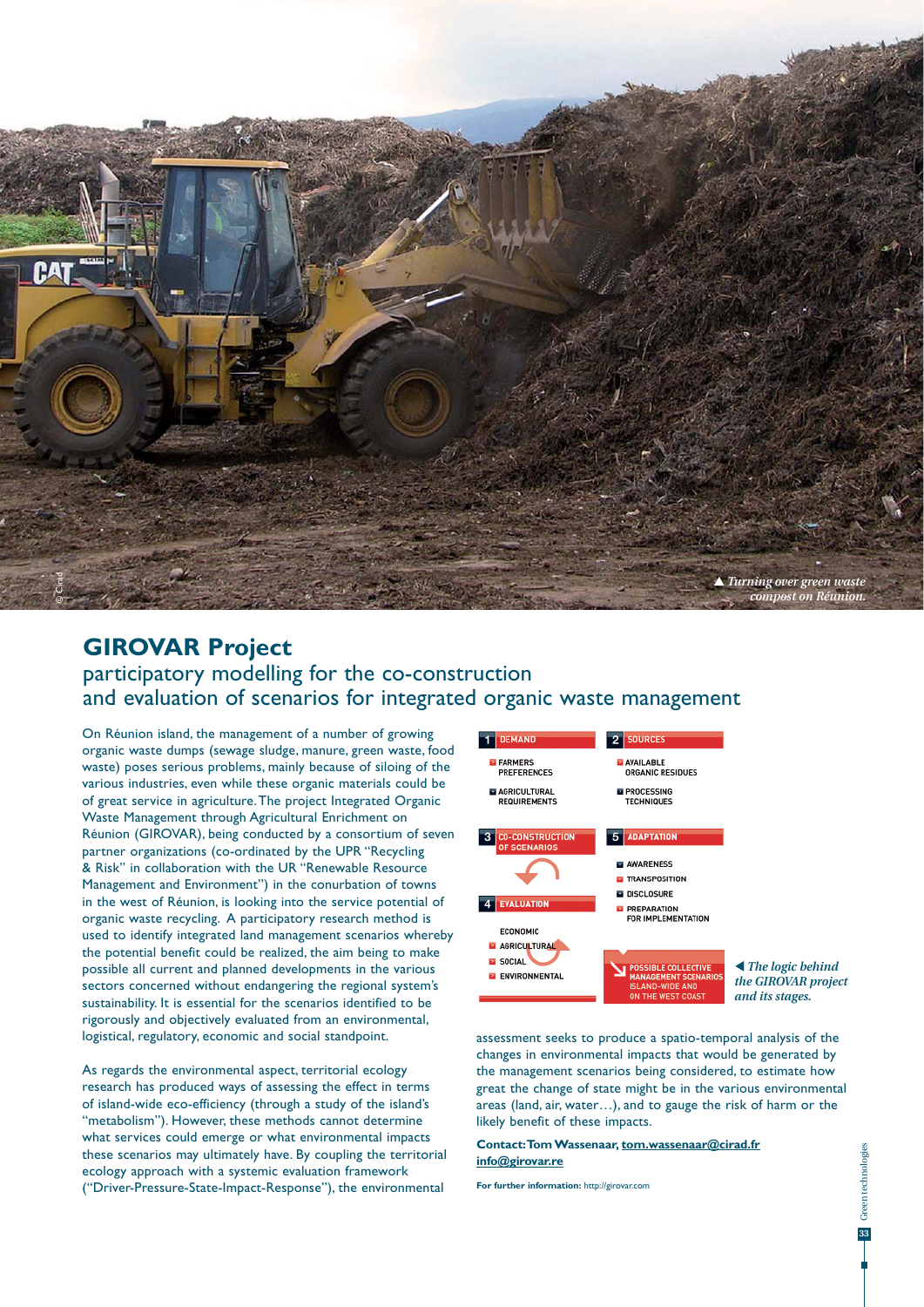

### from waste management to the circular economy—the emergence of new partnership practices in port areas

In industrial ports, massive amounts of matter and energy are exchanged and transformed. Hence, ports are gradually assimilating the principles and tools of industrial and territorial ecology in order to optimize their matter and energy flows and to foster collaborative practices of recycling and recovery of liquid, solid or gaseous industrial wastes. Such actions are now seen as essential in maintaining competitiveness in industrial and port activities and in reducing the pressure exerted on the environment. However, the adoption of such practices does not depend only on the intrinsic characteristics of the matter and energy flows (quantity, quality, variability, etc.); The cultures of cooperation of the various territorial actors and their understanding of the major issues and problems in the study area are all fundamental in mobilizing stakeholders to engage in territorial resource management. Before deploying and generalizing this type of approach, the first requirement is to establish a diagnosis, to characterize and evaluate the above criteria.

The DEPART project (2010-2012) was co-funded by ADEME and involved six partners (Auxilia, Mydiane, Vianova System, Systèmes Durables, EMA, *Université Toulouse II*). Its goal has been to innovate in its methodological approach to industrial and territorial ecology by proposing and validating the adoption of a methodology based more on stakeholders' perceptions, the skills available and the needs felt than merely a flow analysis. Its specific context is port areas. A range of tools (territorial analytical grid, geographic information system, territorial intelligence tree, etc.) were developed and used to optimize the collection and use of territorial data drawn from existing documents and databases but also from targeted interviews with key players in the territory and/or the areas of activity under study. These tools were iteratively tested and developed at the ports of Fos-sur-Mer and Le Havre.

**Contact: Guillaume Junqua, guillaume.junqua@mines-ales.fr**

## Environmental assessment methodology for activities distributed over a broad area

European Directive 2001/42/EC proposes the establishment of a procedural tool, a "Strategic Environmental Assessment" (SEA), which must be applied right from the first stages of the development of plans and programmes likely to have a "significant" influence on the environment. This includes programmes related to local areas and their management (e.g., in France, territorial coherence plans, local urban planning…). However, there is no formal process for making such assessments.

Methodological developments are needed so that a comprehensive assessment may be done of environmental impacts within a territory and development choices endorsed. A current thesis at UMR ITAP, within the ELSA cluster (co-direction by ITAP/EMA/UMR TETIS [AgroParisTech/ CIRAD/IRSTEA] with the collaboration of the Syndicat Mixte du Bassin de Thau) aims to develop an environmental analysis methodology as a tool for optimizing development choices in a particular area.